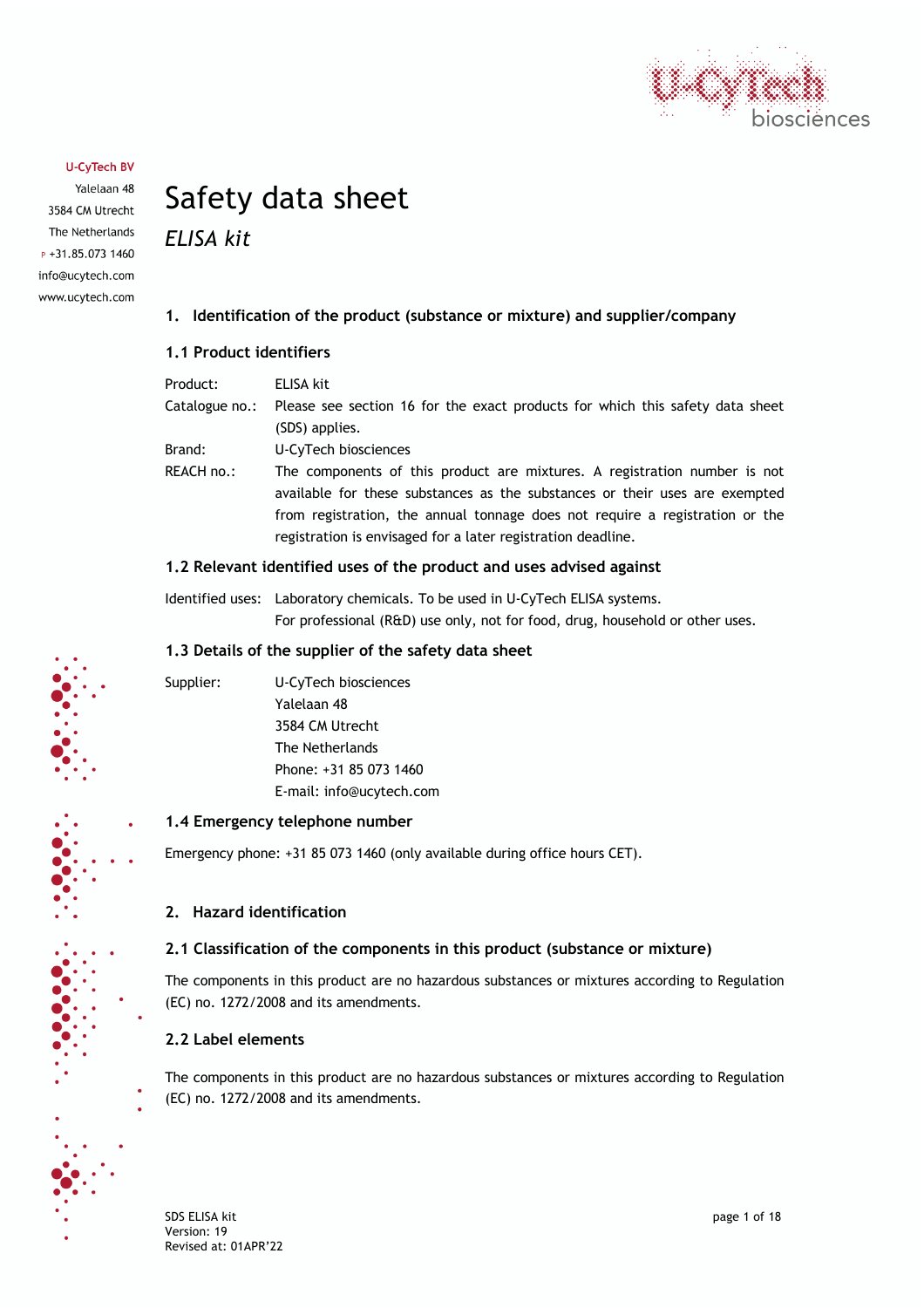

Yalelaan 48 3584 CM Utrecht The Netherlands  $P + 31.85.0731460$ info@ucytech.com www.ucytech.com

#### **2.3 Other hazards**

Tween-20 and TMB substrate solution contain no components considered to be either persistent, bio-accumulative and toxic (PBT), or very persistent and very bio-accumulative (vPvB) at levels of 0.1% or higher. TMB substrate solution is not identified as having endocrine disrupting properties in accordance with the criteria set out in Regulation (EC) no. 2017/2100 or Regulation 2018/605.

#### **3. Composition/information on ingredients**

#### **3.2 Mixtures**

Product name: ELISA kit

Synonyms: -

Components:

| Cas no.                                                                         | EC no.                                                           | Index no.                                      | <b>Classification</b> | Concentration |
|---------------------------------------------------------------------------------|------------------------------------------------------------------|------------------------------------------------|-----------------------|---------------|
| Coating antibody (lyophilized)                                                  |                                                                  |                                                |                       |               |
|                                                                                 |                                                                  |                                                |                       |               |
| Standard (lyophilized)                                                          |                                                                  |                                                |                       |               |
|                                                                                 |                                                                  |                                                |                       |               |
|                                                                                 |                                                                  | Detection antibody (biotinylated, lyophilized) |                       |               |
|                                                                                 |                                                                  |                                                |                       |               |
|                                                                                 | SPP conjugate (lyophilized; synonym: Streptavidin-HRP conjugate) |                                                |                       |               |
|                                                                                 |                                                                  |                                                |                       |               |
|                                                                                 | BSA stock solution (10%)                                         |                                                |                       |               |
|                                                                                 |                                                                  |                                                |                       |               |
| Cytokine stabilization buffer (CSB)                                             |                                                                  |                                                |                       |               |
|                                                                                 |                                                                  |                                                |                       |               |
| Tween®-20 (C <sub>58</sub> H <sub>114</sub> O <sub>26</sub> )*                  |                                                                  |                                                |                       |               |
| $9005 - 64 - 5$                                                                 | 500-018-3                                                        |                                                |                       | 100%          |
| TMB substrate solution (synonym: 3,3',5,5'-Tetramethylbenzidine substrate)      |                                                                  |                                                |                       |               |
|                                                                                 |                                                                  |                                                |                       |               |
| Stop solution (0.175 M H <sub>2</sub> SO <sub>4</sub> ; synonym: sulfuric acid) |                                                                  |                                                |                       |               |
|                                                                                 |                                                                  |                                                |                       |               |

\*) Tween is a registered trade mark of Uniqema, a business unit of ICI Americas Inc.

For (hazardous) ingredients of the components, see section 16 of this SDS.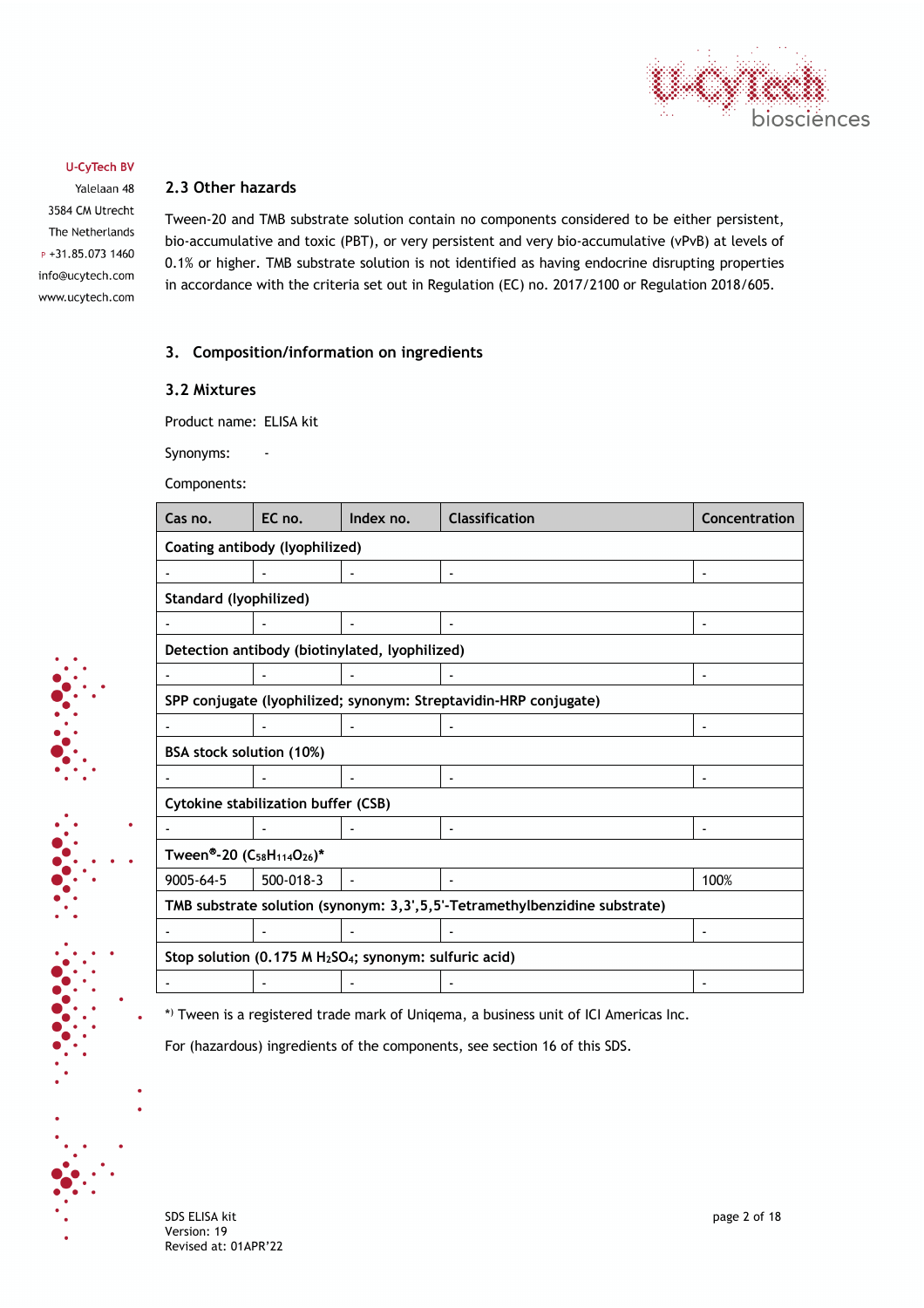

Yalelaan 48 3584 CM Utrecht The Netherlands  $P + 31.85.0731460$ info@ucytech.com www.ucytech.com

| 4.1 Description of first aid measures                           |                                                                                                                                                                                             |  |
|-----------------------------------------------------------------|---------------------------------------------------------------------------------------------------------------------------------------------------------------------------------------------|--|
| General advice:                                                 | In case of skin or eye irritation, if breathing becomes difficult or feeling<br>unwell or concerned, consult physician and show this SDS.                                                   |  |
| After contact with skin:                                        | Remove contaminated clothing and shoes. Wash contaminated area<br>with water / shower.                                                                                                      |  |
| After swallowing:                                               | Stop solution: Do NOT induce vomiting. If the person is conscious rinse<br>mouth with plenty of water. Consult a physician immediately.                                                     |  |
|                                                                 | Other components: If the person is conscious, rinse mouth with plenty<br>of water and make the person drink water (two glasses at most).<br>Consult a physician if not feeling well.        |  |
| After contact with eyes:                                        | Rinse continuously with plenty of water for several minutes. Confirm<br>adequate flushing by separating the eyelids. Remove contact lenses if<br>present and easy to do - continue rinsing. |  |
| After inhalation:                                               | Provide fresh air. Not expected to be an inhalation hazard under<br>anticipated conditions of normal use of this material. Consult a<br>physician if necessary.                             |  |
| 4.2 Most important symptoms and effects, both acute and delayed |                                                                                                                                                                                             |  |

The most important known symptoms and effects are described in section 2 and 11.

#### **4.3 Indication of any immediate medical attention and special treatment needed**

No further data available. Note to physician: treat symptomatically.

#### **5. Fire-fighting measures**

#### **5.1 Extinguishing media**

**4. First aid measures**

Suitable extinguishing media: Water spray, foam, carbon dioxide  $(CO<sub>2</sub>)$ , dry powder.

Unsuitable extinguishing media: No limitations of extinguishing agents are given.

#### **5.2 Special hazards arising from substance or mixture**

Hazardous combustion products:

Tween-20: Carbon oxides. Development of hazardous combustion gases or vapor possible in event of fire. Vapor is heavier than air and may spread along floors.

Stop solution: Sulfur oxides.

Other components: No data available.

#### **5.3 Advice for fire fighters**

Stay in danger area only with self-contained breathing apparatus and protective clothing.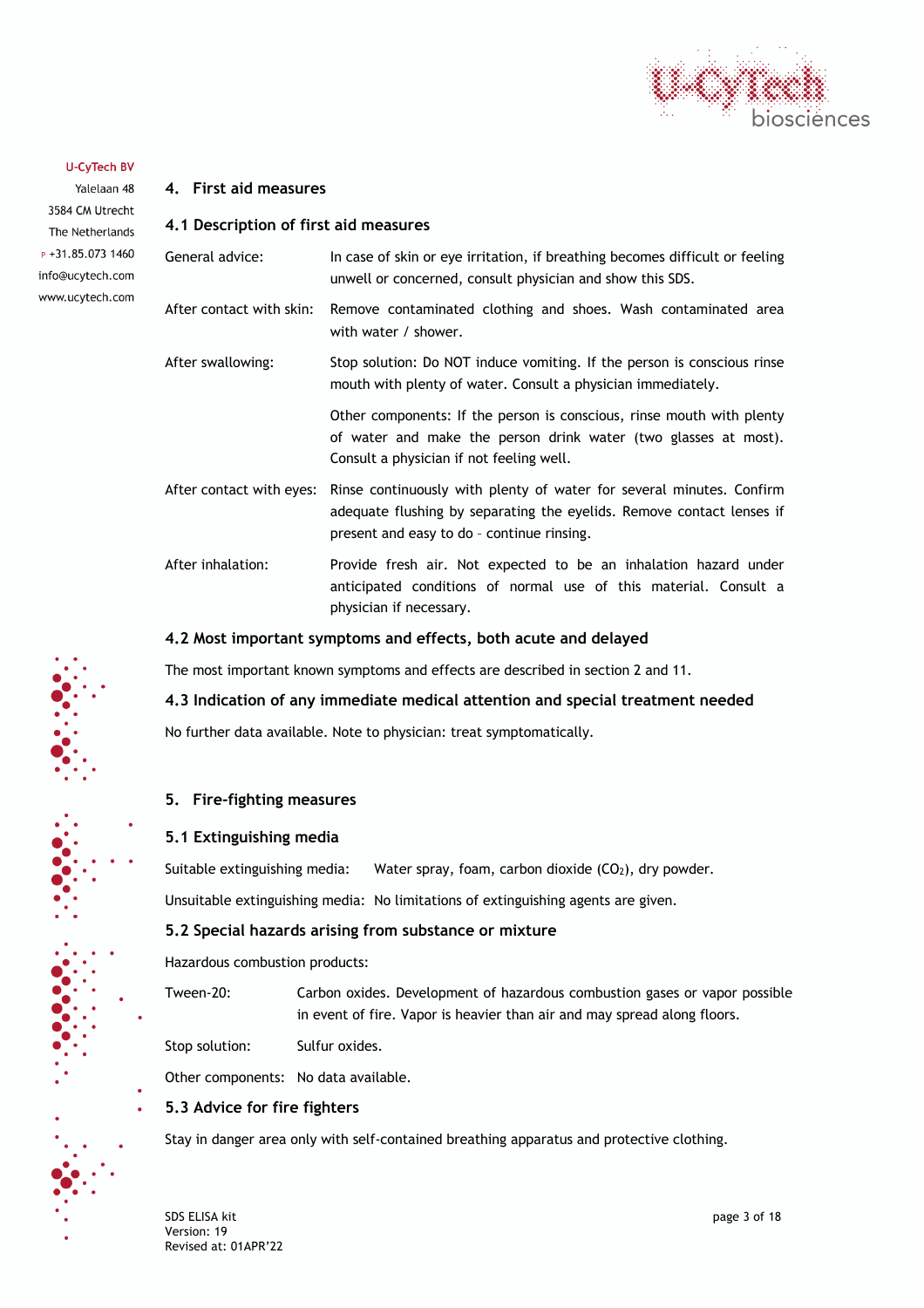

Yalelaan 48 3584 CM Utrecht The Netherlands P +31.85.073 1460 info@ucytech.com www.ucytech.com

#### **5.4 Further information**

Prevent fire extinguishing water from contaminating surface water or the ground water system.

#### **6. Accidental release measures**

#### **6.1 Personal precautions, protective equipment and emergency procedures**

Use personal protective equipment to avoid exposure (section 8). Follow general safety rules for laboratories. Evacuate personnel to safe areas in case of an emergency.

Stop solution: Avoid breathing vapor, mist or gas. Ensure adequate ventilation.

#### **6.2 Environmental precautions**

Do not let mixtures enter surface water, (sub)soil or drains. Prevent further leakage if safe to do so. If large amounts of the mixtures contaminate drains, inform appropriate authorities in accordance with local regulation.

#### **6.3 Methods and materials for containment and cleaning up**

Cover drains. Contain spillage. Observe possible material restrictions (sections 7 and 10).

Coating antibody, standard, detection antibody and Streptavidin-HRP conjugate: Take up dry. Dispose of properly (section 13). Clean up affected area. Avoid generation of dust.

Other components (and above-mentioned components when reconstituted): Take up with inert absorbent material and keep in suitable, closed containers for disposal (section 13).

#### **7. Handling and storage**

#### **7.1 Precautions for safe handling**

Safe handling: For laboratory use only. Ensure adequate ventilation. Handle and open containers with care. Always close containers tightly after removal of product. Keep containers upright to prevent leakage.

Stop solution: avoid inhalation of vapor or mist.

Hygiene measures: Follow general safety rules for laboratories. Wear personal protective equipment to avoid (prolonged or repeated) exposure (section 2.2 and 8). Immediately change contaminated clothing. Wash hands before breaks and after work.

#### **7.2 Conditions for safe storage, including any incompatibilities**

Safe storage: Store product in a well-ventilated place. Keep containers tightly closed and upright to prevent leakage.

| SPP conjugate:                     | Store at -20°C. Keep away from light.                         |
|------------------------------------|---------------------------------------------------------------|
| Tween-20:                          | Store at ambient temperature: 20-26 °C. Keep away from light. |
| Other components: Store at 2-8 °C. |                                                               |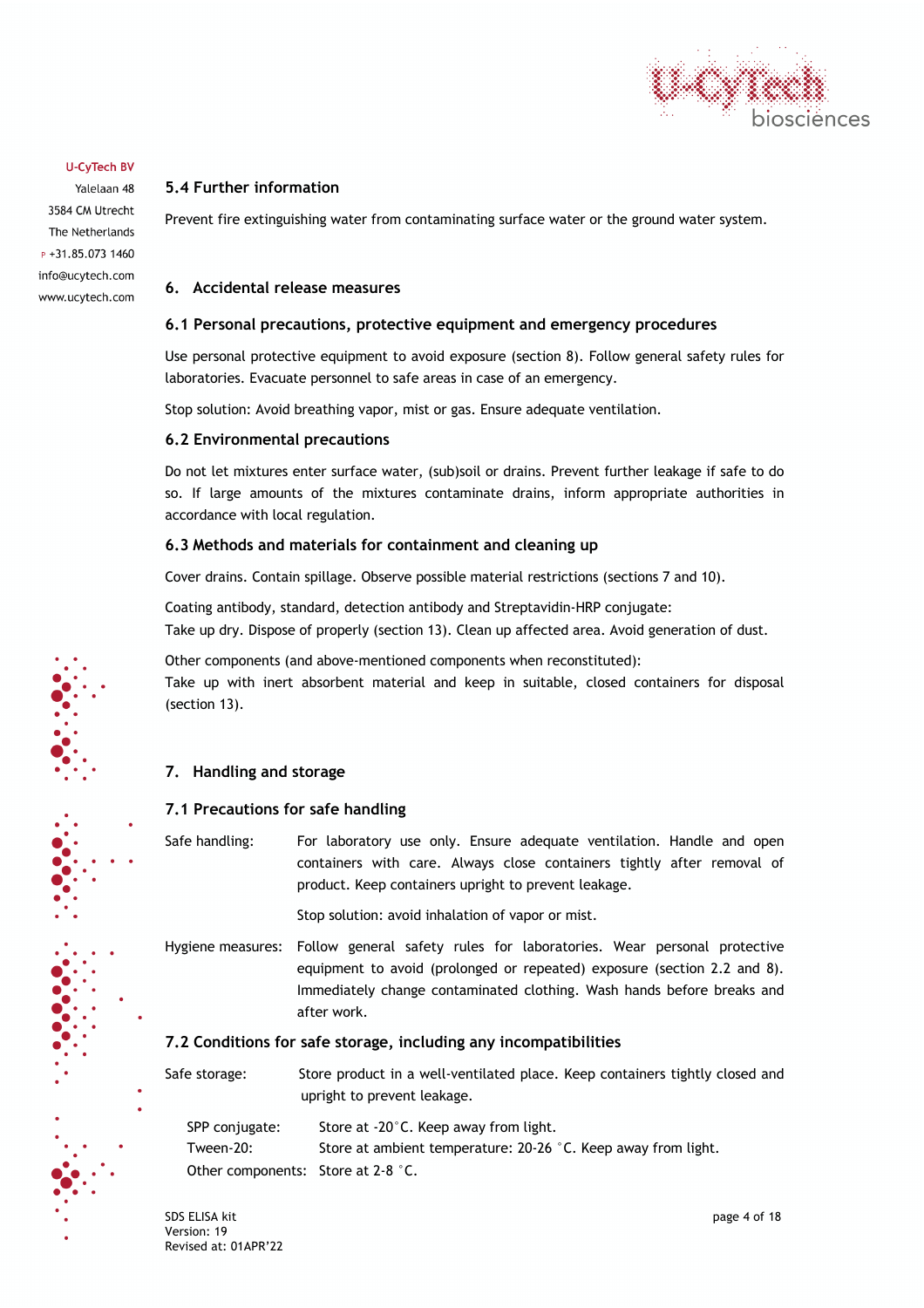

Yalelaan 48 3584 CM Utrecht The Netherlands  $P + 31.85.073.1460$ info@ucytech.com www.ucytech.com

#### **7.3 Specific end use(s)**

Use in laboratories.

#### **8. Exposure controls/personal protection**

#### **8.1 Control parameters**

Stop solution contains sulfuric acid (cas. no. 7664-93-9): Limit value (mist):  $0.05 \text{ mg/m}^3$  air (measured or calculated in relation to a reference period of 8 hours time-weighted average (TWA) according to Commission Directive 2009/161/EU.

Other components: these mixtures do not contain substances above concentration limits fixing an occupational exposure limit.

#### **8.2 Exposure controls**

#### **General protective and hygiene measures**

Facilities storing or utilizing this product should be equipped with an eyewash facility, a safety shower and mechanical exhaust. Handle in accordance with good industrial hygiene and safety practice. Wash hands before breaks and at the end of the workday. Immediately change contaminated clothing. Keep away from food and beverages.

#### **Personal protective equipment**

#### Eye protection

Use equipment for eye protection tested and approved under appropriate government standards such as NIOSH (US) or EN166 (EU). Use tightly fitting safety goggles.

#### Skin and body protection

Wear appropriate protective gloves and a lab coat to prevent skin exposure.

Protective gloves must satisfy the specifications of Regulation (EU) 2016/425 and the standard EN374 derived from it. Observe the instructions regarding permeability and breakthrough time which are provided by the suppliers of the gloves. Make sure the gloves are suitable for the task regarding chemical compatibility, dexterity, operational conditions and user susceptibility (e.g. sensation effects). Take also the specific local conditions under which the product is used into consideration (e.g. danger of cuts).

Gloves must be inspected prior to use. Use proper glove removal technique (without touching glove's outer surface) to avoid skin contact with this product. Dispose of contaminated gloves after use in accordance with applicable laws and good laboratory practices. Wash and dry hands.

This recommendation applies only to the product stated in this SDS and for the designed use. When dissolving in or mixing with other substances and under conditions deviating from those stated in EN374 please contact the supplier of CE-approved gloves.

#### Respiratory protection

Required when aerosols are generated, when workers are facing concentrations above the exposure limits or where risk assessment shows air-purifying respirators are appropriate.

SDS ELISA kit page 5 of 18 Version: 19 Revised at: 01APR'22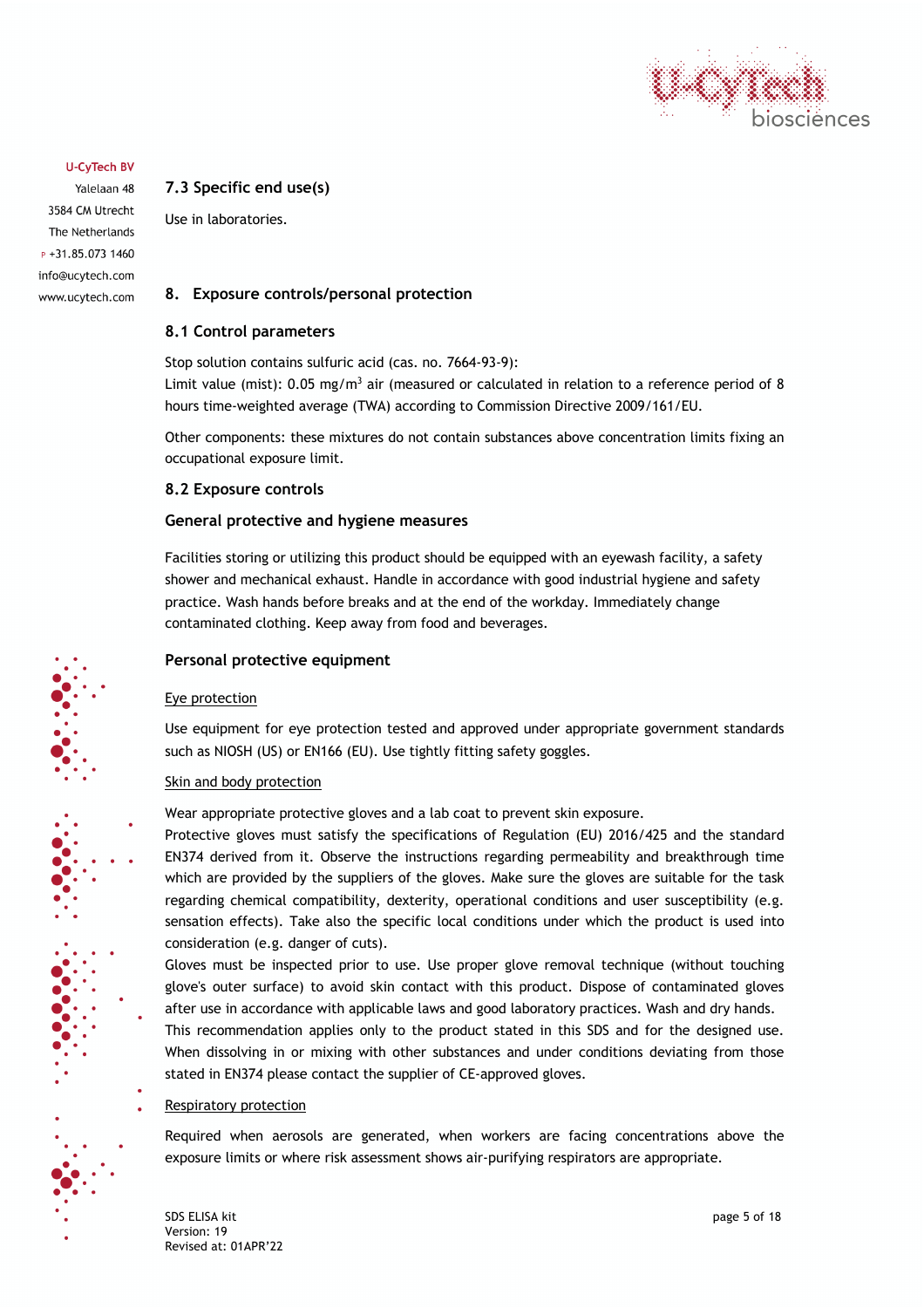

Yalelaan 48 3584 CM Utrecht The Netherlands  $P + 31.85.0731460$ info@ucytech.com www.ucytech.com Use respirators and components tested and approved under appropriate government standards such as NIOHS (US) or CEN (EU).

To protect the wearer, respiratory protective equipment must be the correct fit and be used and maintained properly.

Control of environmental expose

Do not let mixtures enter drains.

#### **9. Physical and chemical properties**

#### **9.1 Information on basic physical and chemical properties**

Coating antibody, standard, detection antibody and SPP conjugate

| A. Appearance (at 20 $°C$ ):                                        | Solid, white (lyophilized). |
|---------------------------------------------------------------------|-----------------------------|
| B. Odor:                                                            | No data available.          |
| C. Odor threshold:                                                  | No data available.          |
| D. pH (at $20^{\circ}$ C):                                          | No data available.          |
| E. Melting/freezing point:                                          | No data available.          |
| F. Initial boiling and boiling range:                               | No data available.          |
| G. Flash point:                                                     | No data available.          |
| H. Evaporation rate:                                                | No data available.          |
| I. Flammability (solid, gas):                                       | No data available.          |
| J. Upper/lower flammability or explosive limits: No data available. |                             |
| K. Vapor pressure:                                                  | No data available.          |
| L. Vapor density:                                                   | No data available.          |
| M. Relative density:                                                | No data available.          |
| N. Solubility(ies):                                                 | Soluble in water.           |
| O. Partition coefficient: n-octanol/water:                          | No data available.          |
| P. Auto-ignition temperature:                                       | No data available.          |
| Q. Decomposition temperature:                                       | No data available.          |
| R. Viscosity:                                                       | No data available.          |
| S. Explosive properties:                                            | No data available.          |
| T. Oxidizing properties:                                            | No data available.          |
|                                                                     |                             |

BSA stock solution and Cytokine stabilization buffer:

| A. Appearance (at 20 $°C$ ):                                        | Light yellow liquid (transparent). |
|---------------------------------------------------------------------|------------------------------------|
| B. Odor:                                                            | No data available.                 |
| C. Odor threshold:                                                  | No data available.                 |
| D. pH (at $20^{\circ}$ C):                                          | No data available.                 |
| E. Melting/freezing point:                                          | No data available.                 |
| F. Initial boiling and boiling range:                               | No data available.                 |
| G. Flash point:                                                     | No data available.                 |
| H. Evaporation rate:                                                | No data available.                 |
| I. Flammability (solid, gas):                                       | No data available.                 |
| J. Upper/lower flammability or explosive limits: No data available. |                                    |
| K. Vapor pressure:                                                  | No data available.                 |

SDS ELISA kit page 6 of 18 Version: 19 Revised at: 01APR'22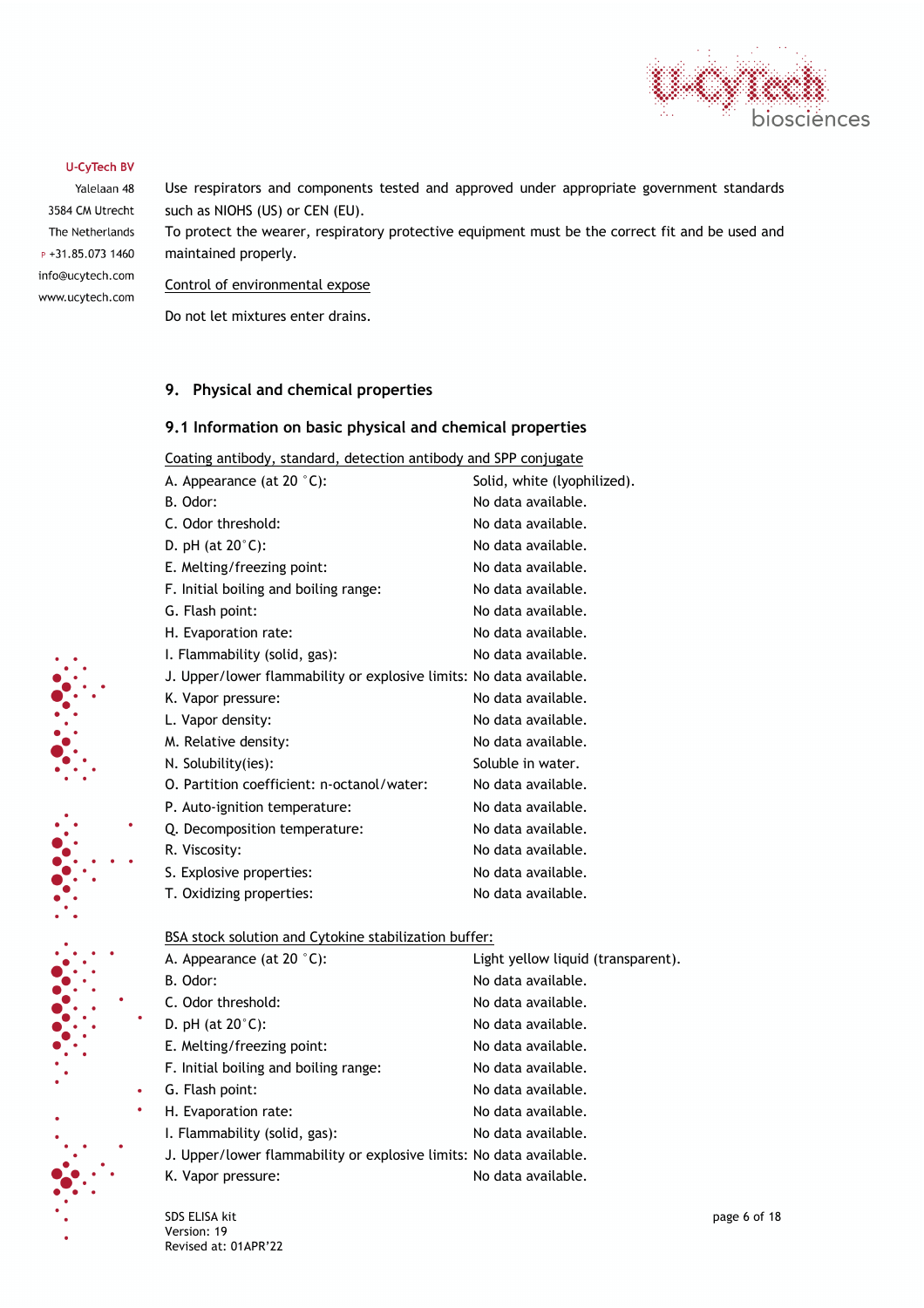

Yalelaan 48 3584 CM Utrecht The Netherlands  $P + 31.85.0731460$ info@ucytech.com www.ucytech.com



- O. Partition coefficient: n-octanol/water: No data available.
- P. Auto-ignition temperature: No data available.
	- Q. Decomposition temperature: No data available.
	- R. Viscosity: No data available.
	- S. Explosive properties: No data available.
	- T. Oxidizing properties: No data available.

Tween-20:

- A. Appearance (at 20 °C): Yellow liquid (viscous). B. Odor: Case Contract Contract Contract Contract Contract Contract Contract Contract Contract Contract Contract Contract Contract Contract Contract Contract Contract Contract Contract Contract Contract Contract Contract C C. Odor threshold: No data available.
- D. pH (at  $20^{\circ}$ C): 7.
- E. Melting/freezing point: Melting point: 98.9 °C.
- F. Initial boiling and boiling range:  $> 100$  °C.
- 
- H. Evaporation rate: No data available.
- I. Flammability (solid, gas): No data available.
- J. Upper/lower flammability or explosive limits: No data available.
- 
- 
- 
- 
- O. Partition coefficient: n-octanol/water: No data available.
- P. Auto-ignition temperature: No data available.
	- Q. Decomposition temperature: No data available.
	-
	- S. Explosive properties: No data available.
- T. Oxidizing properties: No data available.

TMB substrate buffer:

- B. Odor: Call Contract Contract Contract Contract Contract Contract Contract Contract Contract Contract Contract Contract Contract Contract Contract Contract Contract Contract Contract Contract Contract Contract Contract C
- 
- E. Melting/freezing point: No data available.
- F. Initial boiling and boiling range:  $\sim 100$  °C
- 
- 
- I. Flammability (solid, gas): Does not apply.
- 
- 
- 
- M. Relative density:  $\blacksquare$   $\blacksquare$  1 (at 20  $\degree$ C).

N. Solubility(ies): Does not apply, mixture is an aqueous solution.

G. Flash point: 275 °C at ca. 1,013 hPa. K. Vapor pressure:  $\leq 1.4$  hPa at 20 °C. L. Vapor density:  $\blacksquare$ M. Relative density:  $1,095 \text{ g/ml at } 25 \text{ }^{\circ}\text{C}.$ N. Solubility(ies): In water: 0.0002 g/l at 20 °C. R. Viscosity: No data available.

A. Appearance (at 20 °C): Colorless liquid (transparent) (at 20 °C). C. Odor threshold: Does not apply, mixture is odorless. D. pH (at 20°C): No data available. G. Flash point: Does not apply. H. Evaporation rate: No data available. J. Upper/lower flammability or explosive limits: Does not apply, mixture is not flammable. K. Vapor pressure:  $\sim$  2.3 hPa (at 20  $\degree$ C). L. Vapor density:  $\blacksquare$ 

SDS ELISA kit page 7 of 18 Version: 19 Revised at: 01APR'22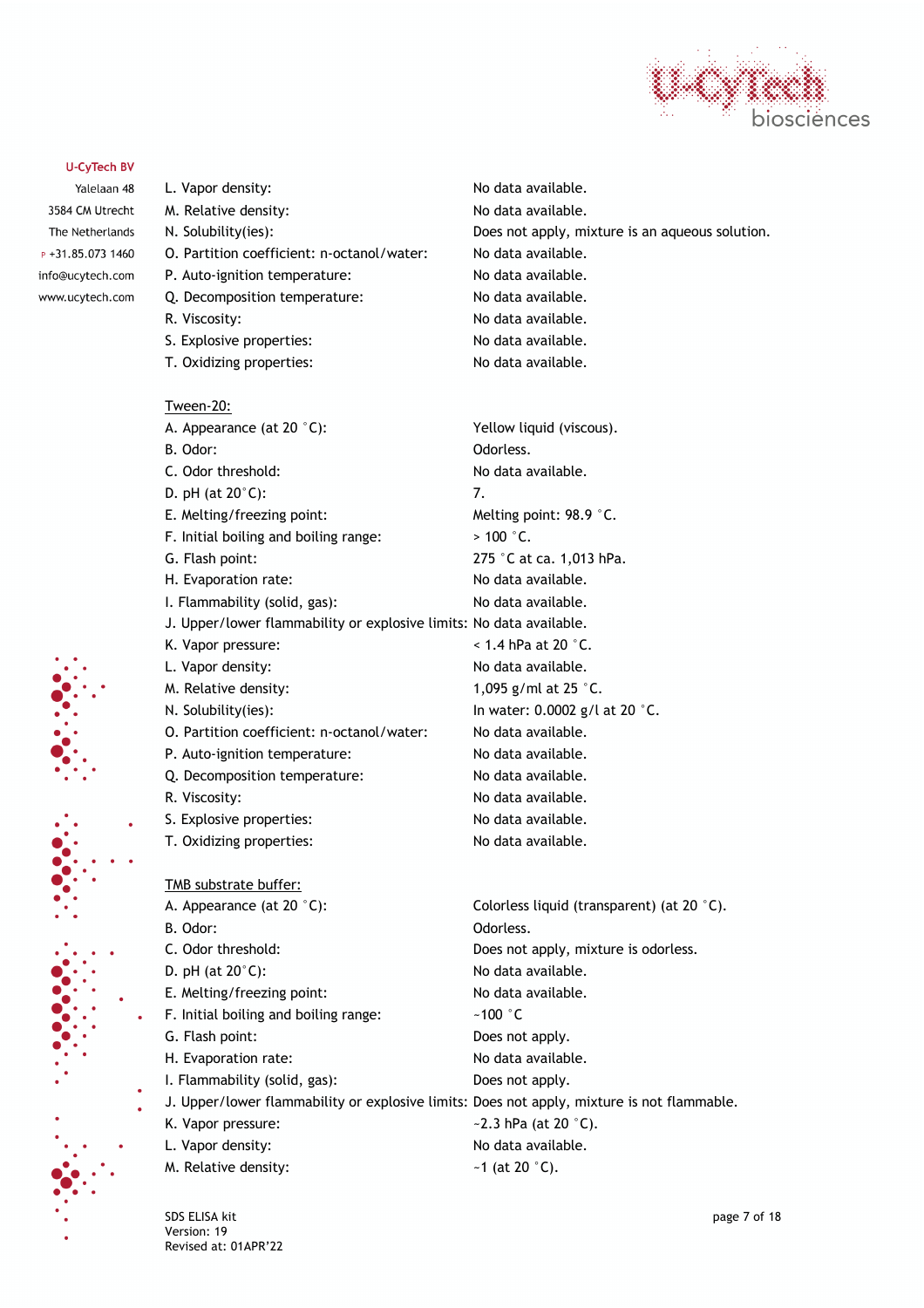

Yalelaan 48 3584 CM Utrecht The Netherlands  $P + 31.85.0731460$ info@ucytech.com www.ucytech.com

## N. Solubility(ies): Does not apply, mixture is an aqueous solution. O. Partition coefficient: n-octanol/water: No data available. P. Auto-ignition temperature: Does not apply. Q. Decomposition temperature: No data available. R. Viscosity: No data available. S. Explosive properties:  $\qquad \qquad \qquad$  Does not apply, mixture is not explosive. T. Oxidizing properties: No data available. Stop solution: A. Appearance (at 20 °C): Liquid (transparent). B. Odor: No data available. C. Odor threshold: C. Odor threshold: D. pH (at  $20^{\circ}$ C):  $-1$ . E. Melting/freezing point:  $\leq 3 \degree C$ . F. Initial boiling and boiling range: No data available. G. Flash point: Does not apply. H. Evaporation rate: No data available. I. Flammability (solid, gas): No data available. J. Upper/lower flammability or explosive limits: No data available. K. Vapor pressure: No data available. L. Vapor density:  $\blacksquare$ M. Relative density: No data available.

N. Solubility(ies): Does not apply, mixture is an aqueous solution. O. Partition coefficient: n-octanol/water: No data available. P. Auto-ignition temperature: No data available. Q. Decomposition temperature: No data available. R. Viscosity: No data available. S. Explosive properties: No data available. T. Oxidizing properties: No data available.

**9.2 Other information**

No additional information relevant to safe use of the mixtures.

#### **10. Stability and reactivity**

#### **10.1 Reactivity**

Tween-20 forms explosive mixtures with air on intense heating. A range from approximately 15 Kelvin below the flash point is to be rated as critical.

Other components: no specific test data related to reactivity available for these mixtures or their ingredients.

#### **10.2 Chemical stability**

The mixtures are chemically stable under recommended conditions of storage, use and temperature.

SDS ELISA kit page 8 of 18 Version: 19 Revised at: 01APR'22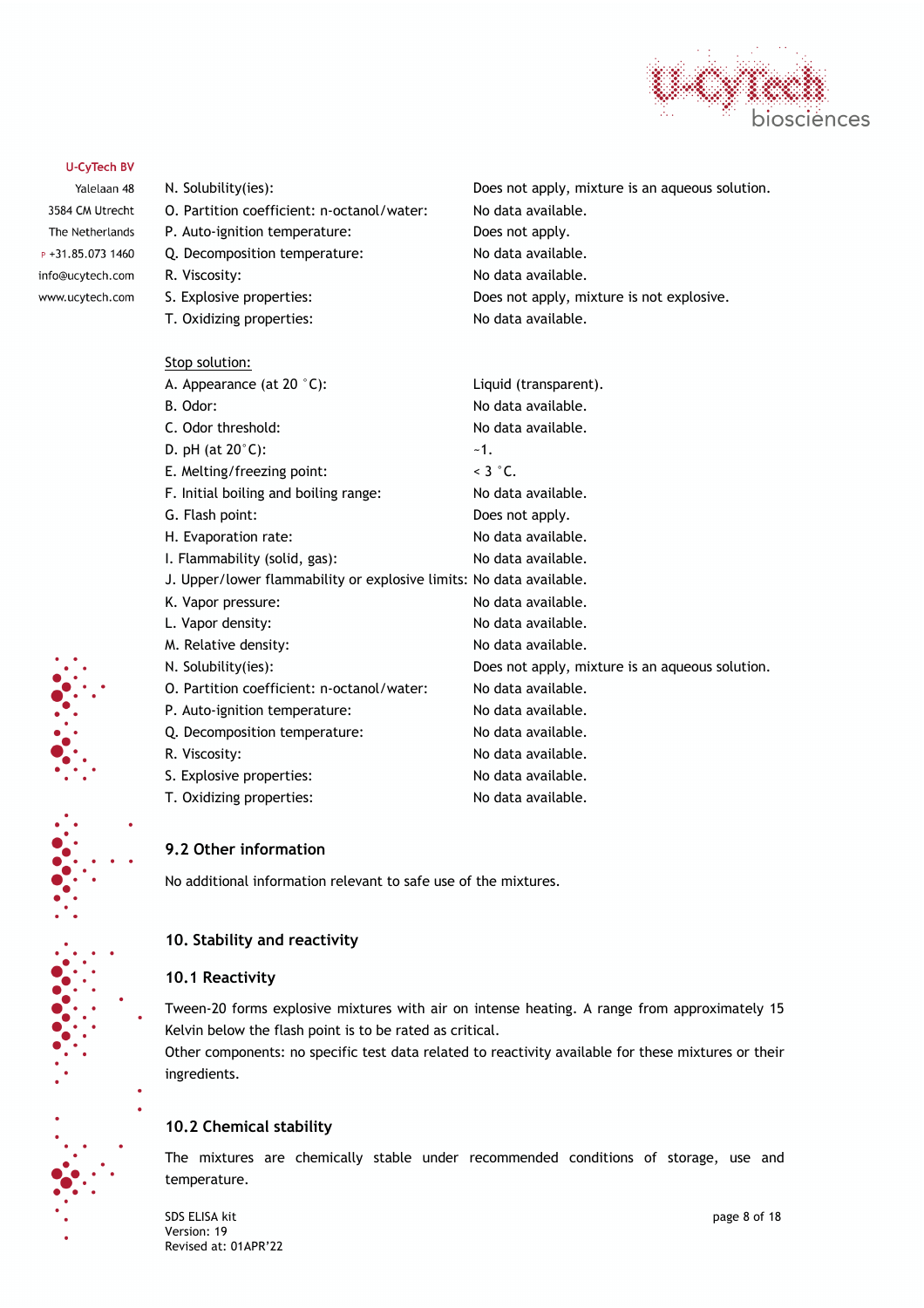

Yalelaan 48 3584 CM Utrecht The Netherlands  $P + 31.85.0731460$ info@ucytech.com www.ucytech.com

#### **10.3 Possibility of hazardous reactions**

No hazardous reaction when handled and stored according to recommended conditions of storage, use and temperature.

#### **10.4 Conditions to avoid**

Tween-20: Strong heating. TMB substrate solution: Excessive heating and freezing. Other components: No data available.

#### **10.5 Incompatible materials**

Cytokine stabilization buffer and Tween-20: Strong oxidizing agents.

Stop solution: Bases, halides, organic materials, carbides, fulminates, nitrates, picrates, cyanides, chlorates, alkali halides, zinc salts and permanganates (for example potassium permanganate), hydrogen peroxide, azides, perchlorates, nitromethane and phosphorous. Reacts violently with: cyclopentadiene, cyclopentanone oxime, nitroaryl amines, hexalithium disilicide, phosphorous(III)oxide and powdered metals.

Other components: No data available.

#### **10.6 Hazardous decomposition products**

Tween-20: Hazardous decomposition products formed under fire conditions – carbon oxides. Stop solution: Hazardous decomposition products formed under fire conditions – sulfur oxides.

Other components: Does not decompose when used for intended uses (section 1.2).

#### **11. Toxicological information**

#### **11.1 Information on toxicological effects**

#### **Tween-20**

| Acute toxicity:                                  | LD50 oral - rat - 38,900 mg/kg.                                                |
|--------------------------------------------------|--------------------------------------------------------------------------------|
|                                                  | LD50 inhalation - rat - male and female - $4h \rightarrow 5.1$ mg/l.           |
| Skin corrosion/irritation:                       | Skin - rabbit - result: no skin irritation - 4h.                               |
| Serous eye damage/irritation: No data available. |                                                                                |
|                                                  | Respiratory/skin sensitization: Guinea pig: does not cause skin sensitization. |
| Germ cell mutagenicity:                          | Ames test - Escherichia coli/Salmonella typhimurium - result:                  |
|                                                  | negative.                                                                      |
| Carcinogenicity:                                 | No component of this ingredient is present at levels higher than or            |
|                                                  | equal to 0.1% is identified as probable, possible or confirmed                 |
|                                                  | human carcinogen by IARC.                                                      |
| Reproductive toxicity:                           | No data available.                                                             |
|                                                  | Specific target organ toxicity (single and repeated): No data available.       |
| Aspiration hazard:                               | No data available.                                                             |

#### **Other mixtures**

Acute toxicity: No data available. Skin corrosion/irritation: No data available.

SDS ELISA kit page 9 of 18 Version: 19 Revised at: 01APR'22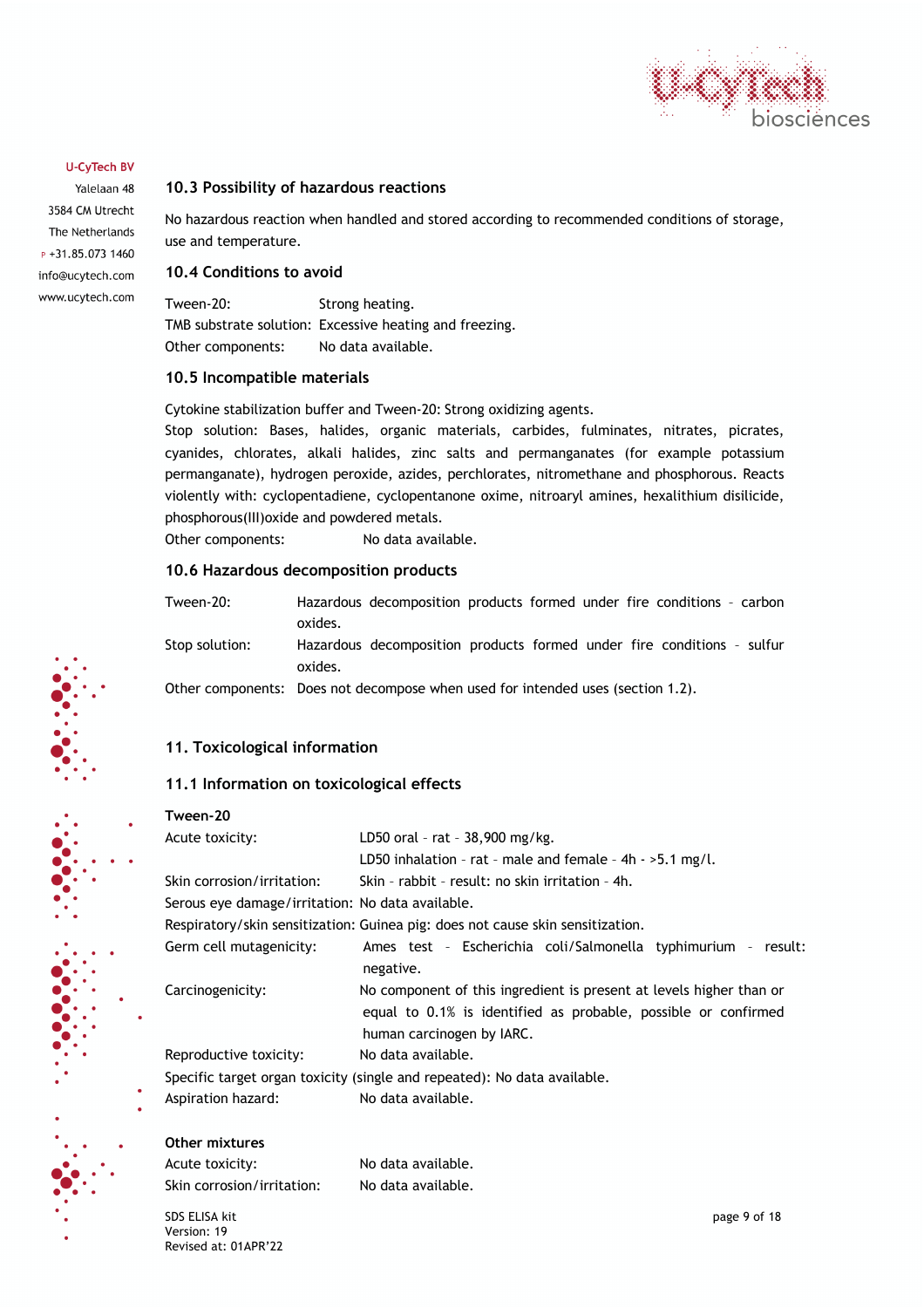

Yalelaan 48 3584 CM Utrecht The Netherlands  $P + 31.85.0731460$ info@ucytech.com www.ucytech.com

Serous eye damage/irritation: No data available. Respiratory/skin sensitization: No data available. Germ cell mutagenicity: No data available. Carcinogenicity: No data available. Reproductive toxicity: No data available. Specific target organ toxicity (single and repeated): No data available. Aspiration hazard: No data available.

#### **11.2 Additional information**

Signs and symptoms of exposure:

To the best of our knowledge, the chemical, physical and toxicological properties have not been thoroughly investigated.

#### Potential health effects:

Inhalation: May be harmful if inhaled and may cause respiratory tract irritation. Skin: May be harmful if absorbed through skin and may cause skin irritation. Eyes: May cause eye irritation. Ingestion: May be harmful if swallowed. Hazardous properties cannot be excluded but are unlikely when the product is handled with the care usual when dealing with chemicals.

#### (Hazardous) ingredients of coating antibody, detection antibody and SPP conjugate (section 16):

Proteins (antibodies, cytokines and streptavidin - horseradish peroxidase polymer) and phosphatebuffered saline:

- Acute toxicity: There is no evidence available indicating acute toxicity.
- Skin corrosion/irritation: No data available.

Serous eye damage/irritation: No data available.

- Respiratory/skin sensitization: No data available.
- Germ cell mutagenicity: No data available.
- Carcinogenicity: No data available. Reproductive toxicity: No data available.
- Specific target organ toxicity (single and repeated): No data available.

Aspiration hazard: No data available.

Serum albumin *(this ingredient is no part of coating antibody)*:

- Acute toxicity: No data available.
- Skin corrosion/irritation: No data available.

Serous eye damage/irritation: No data available.

Respiratory/skin sensitization: No data available.

- Germ cell mutagenicity: No data available.
- Carcinogenicity: No component of this ingredient is present at levels higher than or

equal to 0.1% is identified as probable, possible or confirmed human carcinogen by IARC.

Reproductive toxicity: No data available.

Specific target organ toxicity (single and repeated): No data available.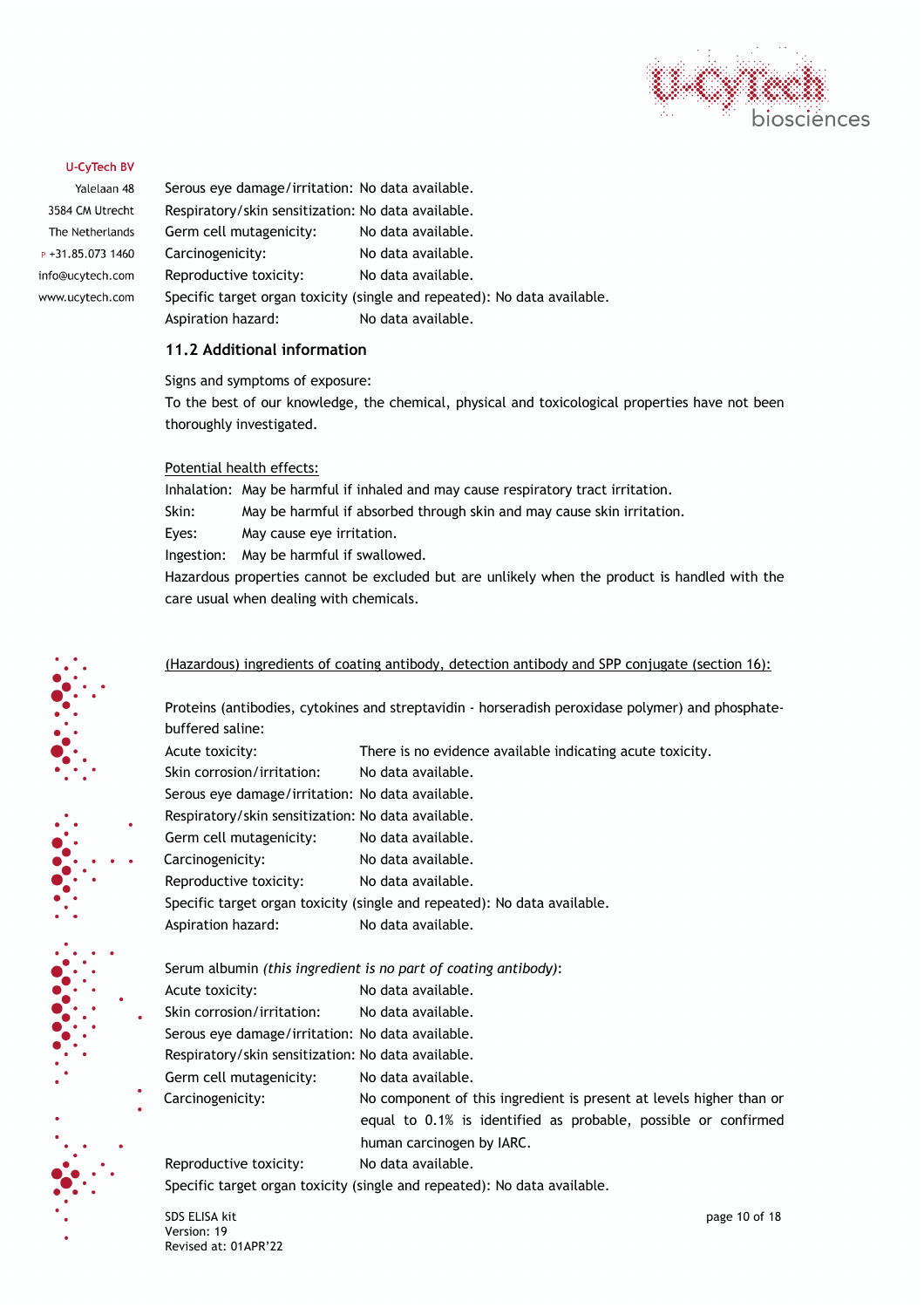

 $\ddot{\cdot}$ 

| Aspiration hazard:                                        | No data available.                                                                                                                                                                                                          |
|-----------------------------------------------------------|-----------------------------------------------------------------------------------------------------------------------------------------------------------------------------------------------------------------------------|
| Trehalose, dihydrate:                                     |                                                                                                                                                                                                                             |
| Acute toxicity:                                           | LD50 oral - rat - male and female $-$ >16,000 mg/kg.                                                                                                                                                                        |
| Skin corrosion/irritation:                                | Skin - rabbit: result: no skin irritation.                                                                                                                                                                                  |
|                                                           | Serous eye damage/irritation: Eyes - rabbit: result: no eye irritation.                                                                                                                                                     |
| Respiratory/skin sensitization: Human - result: negative. |                                                                                                                                                                                                                             |
| Germ cell mutagenicity:                                   | In vitro mammalian cell gene mutation test - Chinese hamster<br>fibroblast - with and without metabolic activation - result:<br>negative.<br>Mammalian bone marrow sister chromatid exchange - mouse -<br>result: negative. |
| Carcinogenicity:                                          | No data available.                                                                                                                                                                                                          |
| Reproductive toxicity:                                    | No data available.                                                                                                                                                                                                          |
|                                                           | Specific target organ toxicity (single and repeated): No data available.                                                                                                                                                    |
| Aspiration hazard:                                        | No data available.                                                                                                                                                                                                          |

#### (Hazardous) ingredients of BSA stock solution (10%) (section 16):

|           | Serum albumin:                                     |                                                                          |
|-----------|----------------------------------------------------|--------------------------------------------------------------------------|
|           | Acute toxicity:                                    | No data available.                                                       |
|           | Skin corrosion/irritation:                         | No data available.                                                       |
|           | Serous eye damage/irritation: No data available.   |                                                                          |
|           | Respiratory/skin sensitization: No data available. |                                                                          |
|           | Germ cell mutagenicity:                            | No data available.                                                       |
|           | Carcinogenicity:                                   | No component of this ingredient is present at levels higher than or      |
|           |                                                    | equal to 0.1% is identified as probable, possible or confirmed           |
|           |                                                    | human carcinogen by IARC.                                                |
|           | Reproductive toxicity:                             | No data available.                                                       |
|           |                                                    | Specific target organ toxicity (single and repeated): No data available. |
|           | Aspiration hazard:                                 | No data available.                                                       |
|           |                                                    |                                                                          |
|           | Streptomycin sulfate:                              |                                                                          |
|           | Acute toxicity:                                    | LD50 oral - rat - $430$ mg/kg.                                           |
|           | Skin corrosion/irritation:                         | No data available.                                                       |
|           | Serous eye damage/irritation: No data available.   |                                                                          |
|           | Respiratory/skin sensitization: No data available. |                                                                          |
|           | Germ cell mutagenicity:                            | No data available.                                                       |
| $\bullet$ | Carcinogenicity:                                   | No component of this ingredient is present at levels higher than or      |
|           |                                                    | equal to 0.1% is identified as probable, possible or confirmed           |
|           |                                                    | human carcinogen by IARC.                                                |
|           | Reproductive toxicity:                             | May cause adverse reproductive effects - such as birth defect,           |
| ۰<br>۰    |                                                    | miscarriages, or infertility.                                            |
|           |                                                    | Specific target organ toxicity (single and repeated): No data available. |
|           | Aspiration hazard:                                 | No data available.                                                       |
|           |                                                    | (Hazardous) ingredients of Cytokine stabilization buffer (section 16):   |
|           |                                                    |                                                                          |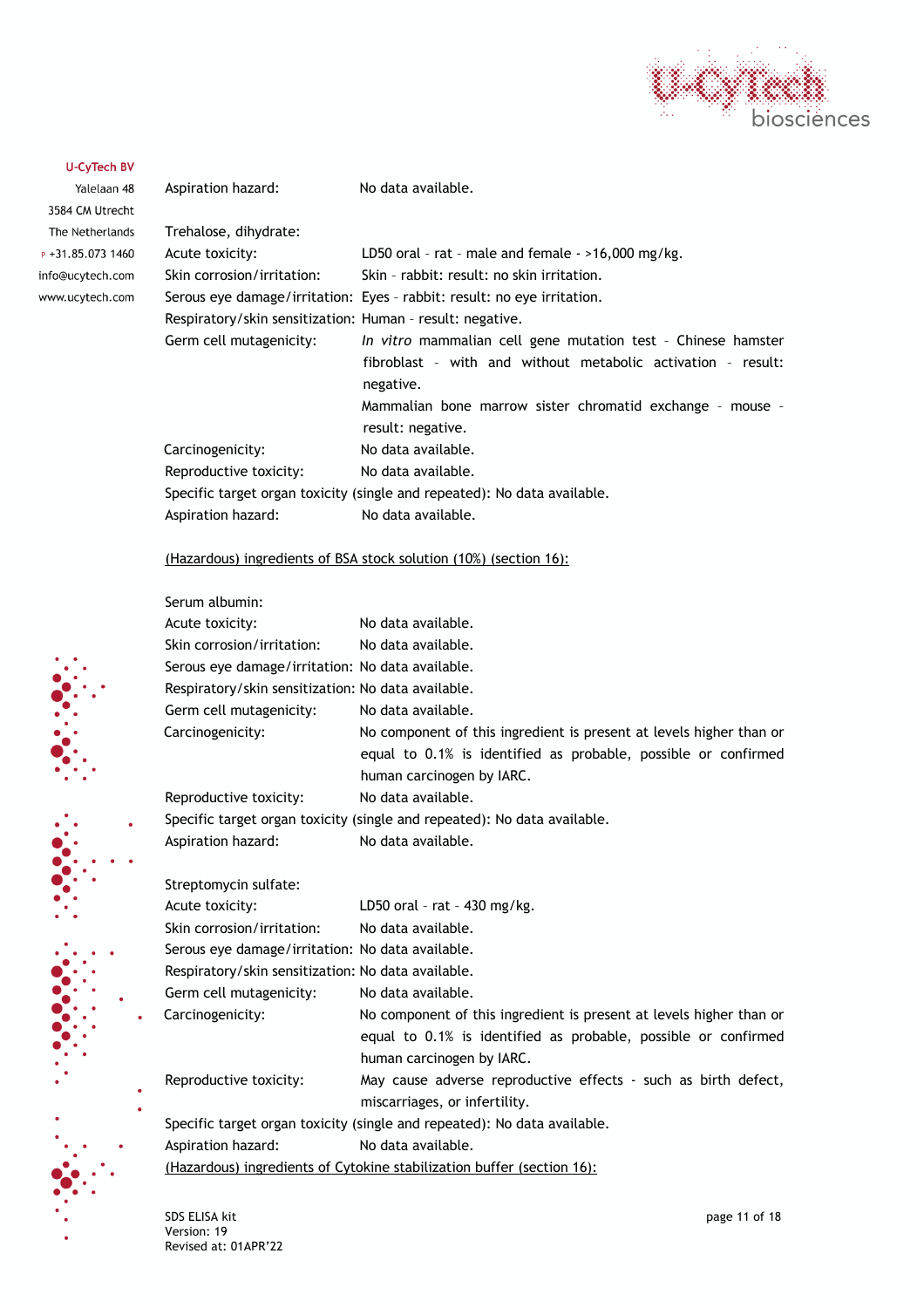

Yalelaan 48 3584 CM Utrecht The Netherlands  $P + 31.85.0731460$ info@ucytech.com www.ucytech.com

| Serum albumin:                                                           |                                                                                                                                                                    |
|--------------------------------------------------------------------------|--------------------------------------------------------------------------------------------------------------------------------------------------------------------|
| Acute toxicity:                                                          | No data available.                                                                                                                                                 |
| Skin corrosion/irritation:                                               | No data available.                                                                                                                                                 |
| Serous eye damage/irritation: No data available.                         |                                                                                                                                                                    |
| Respiratory/skin sensitization: No data available.                       |                                                                                                                                                                    |
| Germ cell mutagenicity:                                                  | No data available.                                                                                                                                                 |
| Carcinogenicity:                                                         | No component of this ingredient is present at levels higher than or<br>equal to 0.1% is identified as probable, possible or confirmed<br>human carcinogen by IARC. |
| Reproductive toxicity:                                                   | No data available.                                                                                                                                                 |
| Specific target organ toxicity (single and repeated): No data available. |                                                                                                                                                                    |
| Aspiration hazard:                                                       | No data available.                                                                                                                                                 |
|                                                                          |                                                                                                                                                                    |

Hazardous ingredients of Stop solution (section 16):

Sulfuric acid (H2SO4):

| Acute toxicity:                                           | LD50 oral - rat - male and female - $2,140$ mg/kg.                       |
|-----------------------------------------------------------|--------------------------------------------------------------------------|
|                                                           | LD50 inhalation - mouse - male and female - $4h - 0.85$ mg/l.            |
| Skin corrosion/irritation:                                | Skin - rabbit: result: extremely corrosive and destructive to tissue.    |
| Serous eye damage/irritation: Causes serious eye damage.  |                                                                          |
| Respiratory/skin sensitization: Human - result: negative. |                                                                          |
| Germ cell mutagenicity:                                   | Ames test - Salmonella typhimurium - result: negative.                   |
| Carcinogenicity:                                          | No data available.                                                       |
| Reproductive toxicity:                                    | No data available.                                                       |
|                                                           | Specific target organ toxicity (single and repeated): No data available. |
| Aspiration hazard:                                        | No data available.                                                       |

Ingredient is extremely destructive to tissue of the mucous membranes and upper respiratory tract, eyes, and skin. May cause spasm, inflammation and edema of the larynx and bronchi, pneumonitis, pulmonary edema, burning sensation, Symptoms: cough, wheezing, laryngitis, shortness of breath, headache, nausea, vomiting, pulmonary edema. Effects may be delayed.

After inhalation of aerosols: damage to the affected mucous membranes. After skin contact: severe burns with formation of scabs. After eye contact: burns, corneal lesions. After swallowing: severe pain (risk of perforation!), nausea, vomiting and diarrhea. After a latency period of several weeks possibly pyloric stenosis.

#### **12. Ecological information**

#### **Mixtures**

**12.1 Toxicity:**

- Tween-20: LL50 Danio rerio (zebra fish) >100 mg/ml 96h.
	- EC50 Daphnia (water flea) >10 mg/l 48h.
	- EC50 Bacteria 146-774 mg/l 5 min.
- Other components: No data available.
- **12.2 Persistence and degradability:**

SDS ELISA kit page 12 of 18 Version: 19 Revised at: 01APR'22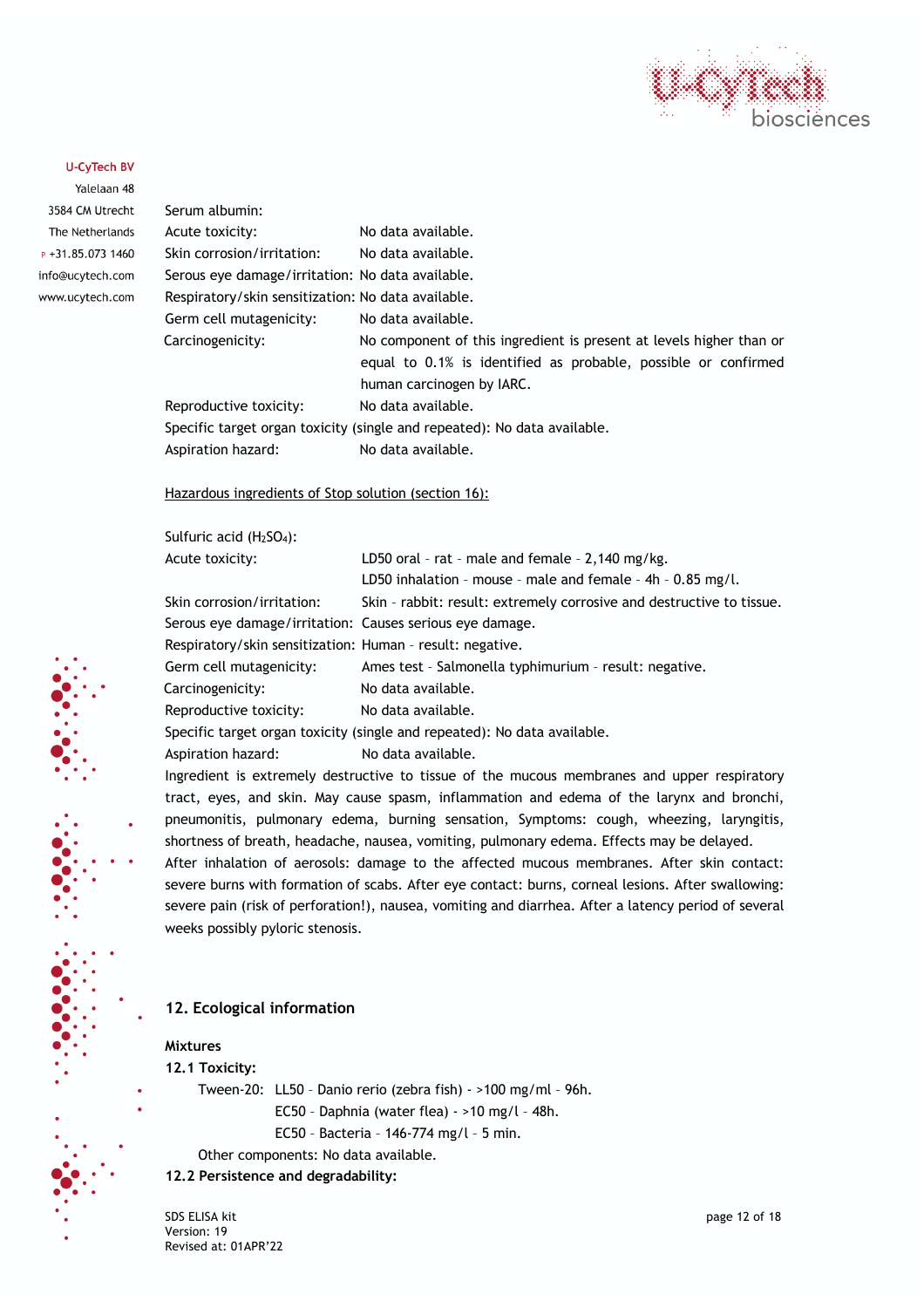

Yalelaan 48 3584 CM Utrecht The Netherlands  $P + 31.85.0731460$ info@ucytech.com www.ucytech.com

Tween-20: Aerobic – exposure time 28d – result: >60% - readily biodegradable. Other components: No data available. **12.3 Bio-accumulative potential:** No data available. **12.4 Mobility in soil:** No data available. **12.5 Results of PBT and vPvB assessment:** TMB substrate solution and stop solution: This substance/mixture contains no components considered to be either PBT or vPvB at levels of 0.1% or higher. Other components: No data available. **12.6 Other adverse effects:** No data available. Ingredient coating antibody, detection antibody and streptavidin-HRP conjugate: Toxicity Trehalose, dihydrate:

Static test EC50 – Daphnia magna (water flea) - >100 mg/l – 48h Static test EC50 – Desmodesmus sunspicatus (green algae) – 30.41 mg/l – 72h Biodegradability ingredient Trehalose, dihydrate: Aerobic – exposure time 28d

Ingredient stop solution:

Toxicity sulfuric acid  $(H<sub>2</sub>SO<sub>4</sub>)$ :

Static test EC50 – Daphnia magna (water flea) - >100 mg/l – 48h

Static test EC50 – Desmodesmus sunspicatus (green algae) – >100 mg/l – 72h

Biodegradability ingredient sulfuric acid  $(H<sub>2</sub>SO<sub>4</sub>)$ :

Methods for determining the biodegradability are not applicable to inorganic substances. Other adverse effects ingredient sulfuric acid (H2SO4):

Biological effects: Harmful effect due to pH shift. Caustic even in diluted form. Does not cause biological oxygen deficit. Endangers drinking water supplies if allowed to enter soil and/or waters in large quantities. Neutralization possible in waste water treatment plants. Discharge into the environment must be avoided.

#### **13. Disposal considerations**

#### **13.1 Waste treatment methods**

Products: The generation of waste should be avoided or minimized wherever possible.

Waste material must be disposed in accordance with local, regional and national/federal regulations. Do not let products enter drains.

Stop solution: offer surplus and non-recyclable solution to licensed disposal company. Packaging: Dispose of as unused product.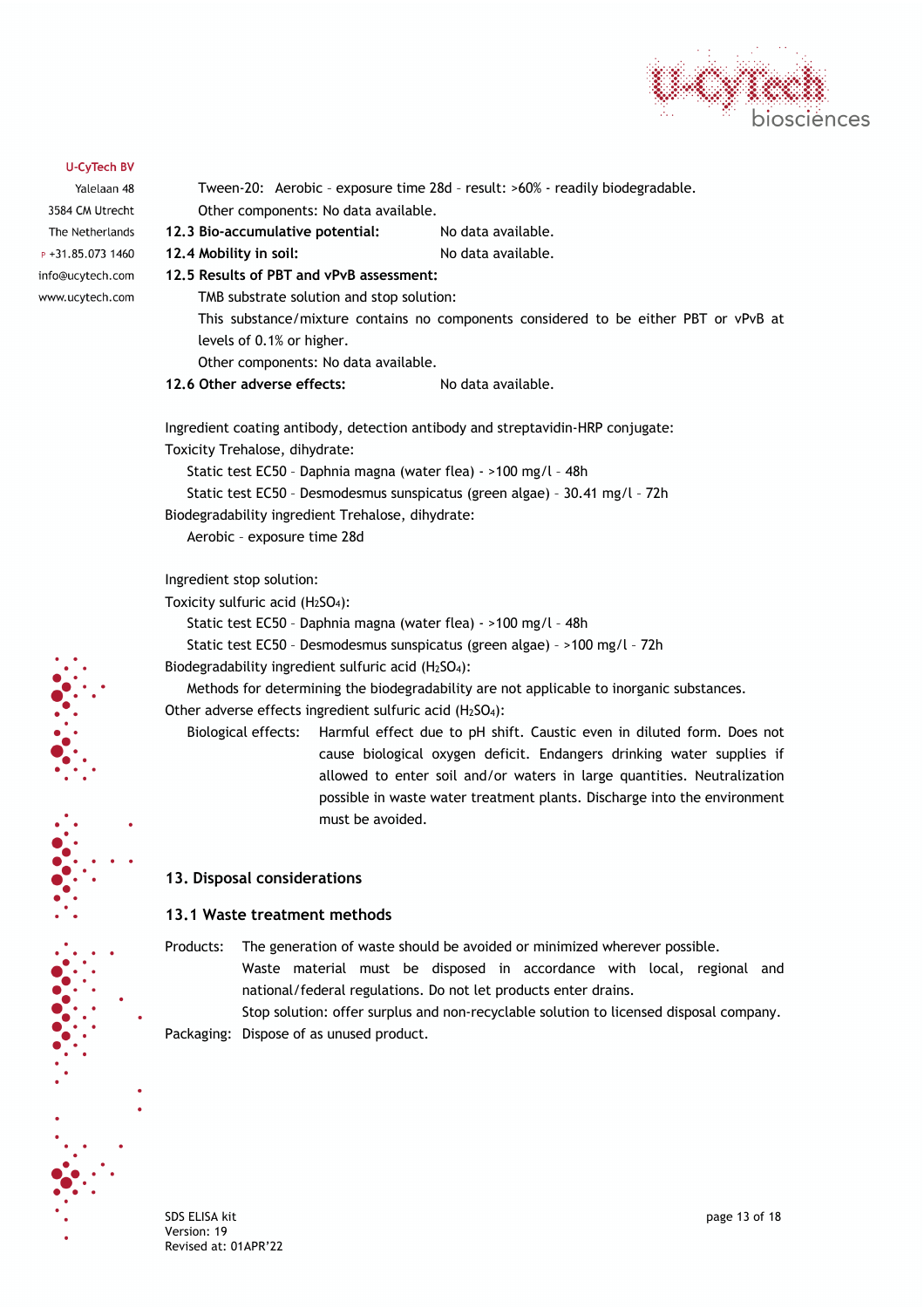

Yalelaan 48 3584 CM Utrecht The Netherlands  $P + 31.85.0731460$ info@ucytech.com www.ucytech.com

#### **14. Transport information**

| Stop solution:                                                  |                                                                                       |                                   |  |  |  |
|-----------------------------------------------------------------|---------------------------------------------------------------------------------------|-----------------------------------|--|--|--|
| 14.1 UN number (ADR, RID, ADN, IMDG, IATA):                     | UN3264.                                                                               |                                   |  |  |  |
|                                                                 | 14.2 UN proper shipping name (ADR, RID, ADN, IMDG, IATA): Corrosive liquid, acidic,   |                                   |  |  |  |
|                                                                 |                                                                                       | inorganic, N.O.S. (sulfuric acid) |  |  |  |
| 14.3 Transport hazard class(es) (ADR, RID, ADN, IMDG, IATA): 8. |                                                                                       |                                   |  |  |  |
| 14.4 Packing group (ADR, RID, ADN, IMDG, IATA):                 | III.                                                                                  |                                   |  |  |  |
| 14.5 Environmental hazards:                                     | No hazards identified.                                                                |                                   |  |  |  |
| 14.6 Special precautions for user:                              |                                                                                       | Not applicable.                   |  |  |  |
|                                                                 | Additional information Transportation of Dangerous Goods (ADR, RID, ADN, IMDG, IATA); |                                   |  |  |  |
| Limited quantities (LQ):                                        | 5L.                                                                                   |                                   |  |  |  |
| Excepted quantities (EQ):                                       | Code: E1.                                                                             |                                   |  |  |  |
|                                                                 | Maximum net quantity per inner packaging: 30 ml.                                      |                                   |  |  |  |
|                                                                 | Maximum net quantity per outer packaging: 1000 ml.                                    |                                   |  |  |  |
|                                                                 |                                                                                       |                                   |  |  |  |

#### Other components:

| 14.1 UN number (ADR, RID, ADN, IMDG, IATA):                                        | Not applicable. |
|------------------------------------------------------------------------------------|-----------------|
| 14.2 UN proper shipping name (ADR, RID, ADN, IMDG, IATA): Not dangerous.           |                 |
| 14.3 Transport hazard class(es) (ADR, RID, ADN, IMDG, IATA): Not applicable.       |                 |
| 14.4 Packing group (ADR, RID, ADN, IMDG, IATA):                                    | Not applicable. |
| 14.5 Environmental hazards:                                                        | None.           |
| 14.6 Special precautions for user:                                                 | Not applicable. |
| 14.7 Transport in bulk according to Annex II of MARPOL 73/78 and the IBC code: Not |                 |

**14.7 Transport in bulk according to Annex II of MARPOL 73/78 and the IBC code:** Not applicable.

#### **15. Regulatory information**

**15.1 Safety, health and environmental regulations/legislation specific for the substance or mixture**

**Authorizations and/or restrictions on use:** None. German Water hazard class: No data available.

#### **15.2 Chemical Safety Assessment**

For these mixtures a chemical safety assessment has not been carried out.

SDS ELISA kit page 14 of 18 Version: 19 Revised at: 01APR'22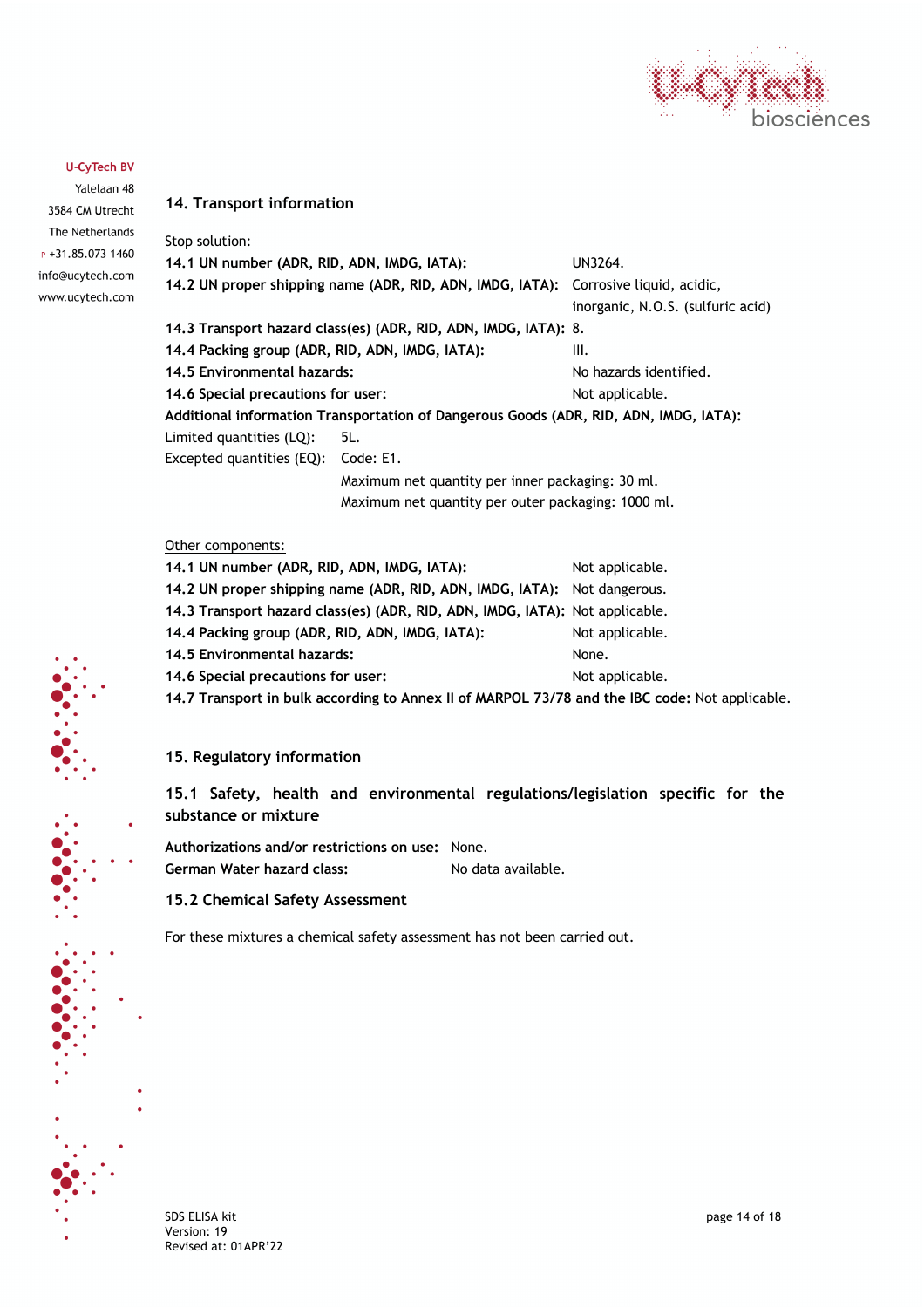

Yalelaan 48 3584 CM Utrecht The Netherlands  $P + 31.85.0731460$ info@ucytech.com www.ucytech.com

#### **16. Other information**

#### **This SDS applies to the following U-CyTech ELISA kits**

| Analyte        | Human         | Old World<br>Monkey | New World<br>Monkey | Mouse         | Rat    |
|----------------|---------------|---------------------|---------------------|---------------|--------|
| $IFN-Y$        | CT201A        | <b>CT141A</b>       | CT340A              | CT301A        | CT071A |
| $IL - 1B$      | <b>CT526A</b> | <b>CT139A</b>       |                     |               |        |
| $IL-2$         | CT202A        | <b>CT142A</b>       | <b>CT344A</b>       | CT309A        |        |
| $IL-4$         | CT203A        | CT143A              |                     | CT306A        | CT073A |
| $IL-5$         | CT204A        | <b>CT144A</b>       |                     | <b>CT296A</b> |        |
| $IL-6$         | CT205A        | <b>CT145A</b>       | CT346A              | <b>CT299A</b> |        |
| $IL - 7$       | CT523A        |                     |                     |               |        |
| $IL-8$         | CT212A        | <b>CT151A</b>       |                     |               |        |
| $IL-10$        | CT206A        | <b>CT146A</b>       |                     | CT307A        |        |
| IL-12/23p40    |               | <b>CT149A</b>       | CT345A              |               |        |
| IL-12p70       | CT210A        |                     |                     |               |        |
| $IL-13$        | <b>CT208A</b> | <b>CT147A</b>       | CT341A              |               |        |
| $IL - 17A$     | CT516A        | CT501A              | CT343A              |               |        |
| $IL - 17F$     | <b>CT518A</b> | CT503A              |                     |               |        |
| $IL-21$        | CT530A        |                     |                     |               |        |
| $IL-23$        | <b>CT517A</b> | CT502A              |                     |               |        |
| $IL-27$        | <b>CT524A</b> |                     |                     |               |        |
| $IL-29$        | <b>CT525A</b> |                     |                     |               |        |
| $IL-31$        | <b>CT520A</b> |                     |                     |               |        |
| $IL-33$        | <b>CT519A</b> |                     |                     |               |        |
| $IP-10$        | <b>CT522A</b> | CT157A              |                     |               |        |
| Angiopoietin-2 | CT527A        | <b>CT158A</b>       |                     |               |        |
| G-CSF          | CT389A        | CT155A              |                     |               |        |
| GM-CSF         | <b>CT200A</b> | CT140A              |                     |               |        |
| Granzyme B     | CT211A        |                     |                     |               |        |
| $MCP-1$        | <b>CT521A</b> | CT156A              |                     |               |        |
| Perforin       | CT319A        | CT154A              |                     |               |        |
| $TNF - \alpha$ | <b>CT209A</b> | <b>CT148A</b>       | CT342A              | CT303A        | CT075A |

#### **Specific (hazardous) ingredients of the components in this product**

• Coating antibody, standard, detection antibody and streptavidin-HRP conjugate - items are lyophilized, when reconstituted:

| Cas no.                                                                                           | EC no.                                                         | Index no. | <b>Classification</b> | Concentration  |  |
|---------------------------------------------------------------------------------------------------|----------------------------------------------------------------|-----------|-----------------------|----------------|--|
| Proteins (antibodies, cytokines or streptavidin - horseradish peroxidase polymer<br>respectively) |                                                                |           |                       |                |  |
|                                                                                                   |                                                                |           |                       | $< 1\% (v/v)$  |  |
|                                                                                                   | Serum albumin (this ingredient is no part of coating antibody) |           |                       |                |  |
| 9048-46-8                                                                                         | 232-936-2                                                      |           |                       | $1\%$ (w/v)    |  |
| Trehalose, dihydrate $(C_{12}H_{22}O_{11} \bullet 2H_2O)$                                         |                                                                |           |                       |                |  |
| 6138-23-4                                                                                         | 202-739-6                                                      |           |                       | $< 5\%$ (w/v)  |  |
| Phosphate-buffered saline (PBS)                                                                   |                                                                |           |                       |                |  |
|                                                                                                   |                                                                |           |                       | $> 90\%$ (v/v) |  |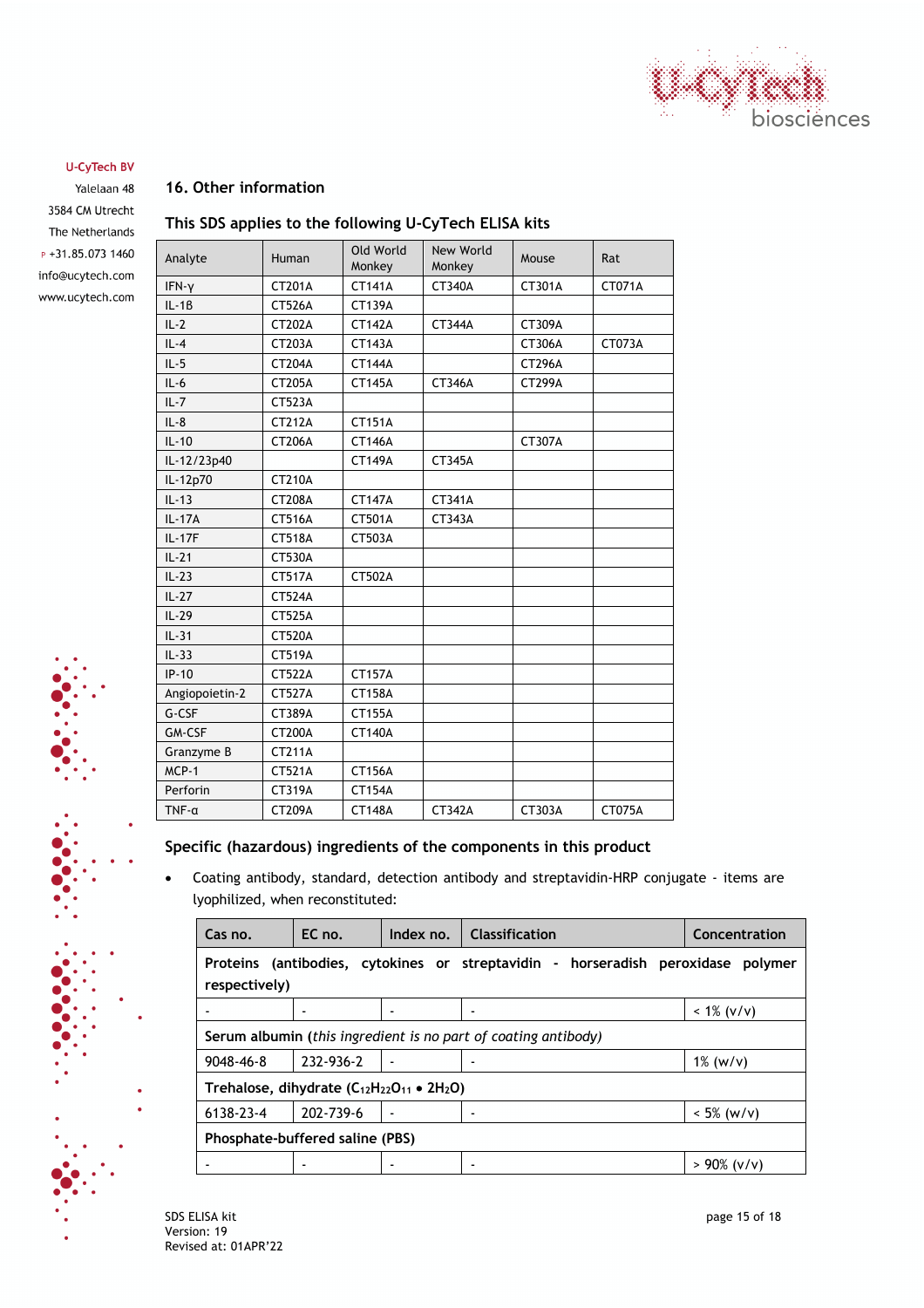

Yalelaan 48 3584 CM Utrecht The Netherlands  $P + 31.85.0731460$ info@ucytech.com www.ucytech.com • BSA stock solution:

| Cas no.              | EC no.    | Index no. | <b>Classification</b>                       | Concentration |
|----------------------|-----------|-----------|---------------------------------------------|---------------|
| Serum albumin        |           |           |                                             |               |
| 9048-46-8            | 232-936-2 |           |                                             | $10\%$ (w/v)  |
| Streptomycin sulfate |           |           |                                             |               |
| 3810-74-0            | 223-286-0 |           | Acute Tox. 4 (H302); Repr. 2   0.007-0.021% |               |
|                      |           |           | (H361)                                      | (v/v)         |

No further components need to be disclosed according to the applicable regulations.

• Cytokine stabilization buffer

| Cas no.       | EC no.    |  | Index no.   Classification | Concentration |  |
|---------------|-----------|--|----------------------------|---------------|--|
| Serum albumin |           |  |                            |               |  |
| 9048-46-8     | 232-936-2 |  |                            | $1\%$ (w/v)   |  |

No further components need to be disclosed according to the applicable regulations.

• TMB substrate solution:

No components need to be disclosed according to the applicable regulations.

Stop solution:

| Cas no.   | EC no.                                          | Index no.     | <b>Classification</b>           | Concentration |  |
|-----------|-------------------------------------------------|---------------|---------------------------------|---------------|--|
|           | Sulfuric acid (H <sub>2</sub> SO <sub>4</sub> ) |               |                                 |               |  |
| 7664-93-9 | 231 639 5                                       | $016 - 020 -$ | Met. Corr. 1 (H290); Skin Corr. | $0.99%$ (v/v) |  |
|           |                                                 | $00 - 8$      | 1A (H314); Eye Dam. (H318)      |               |  |
|           |                                                 |               | Concentration limits:           |               |  |
|           |                                                 |               | $\geq$ 15%: Skin Corr. 1C, H314 |               |  |
|           |                                                 |               | 5% - < 15%: Skin Irrit. 2, H315 |               |  |
|           |                                                 |               | 5% - < 15%: Eye Irrit. 2, H319  |               |  |
|           |                                                 |               | $\geq$ 1% Met. Corr. 1, H290    |               |  |

**Reason for revision:** Hazards identification.

**Text of Hazard statements and Risk phrases mentioned in section 16:**

| Acute Tox.  | Acute toxicity                          |
|-------------|-----------------------------------------|
| Eye Dam.    | Eye damage                              |
| Eye Irrit.  | Eye irritation                          |
| Met. Corr.  | Corrosive to metals                     |
| Repr.       | Reproductive toxicity                   |
| Skin Corr.  | Skin corrosion                          |
| Skin Irrit. | Skin irritation                         |
| H302        | Harmful if swallowed                    |
| H314        | Causes severe skin burns and eye damage |
| H315        | Causes skin irritation                  |

SDS ELISA kit page 16 of 18 Version: 19 Revised at: 01APR'22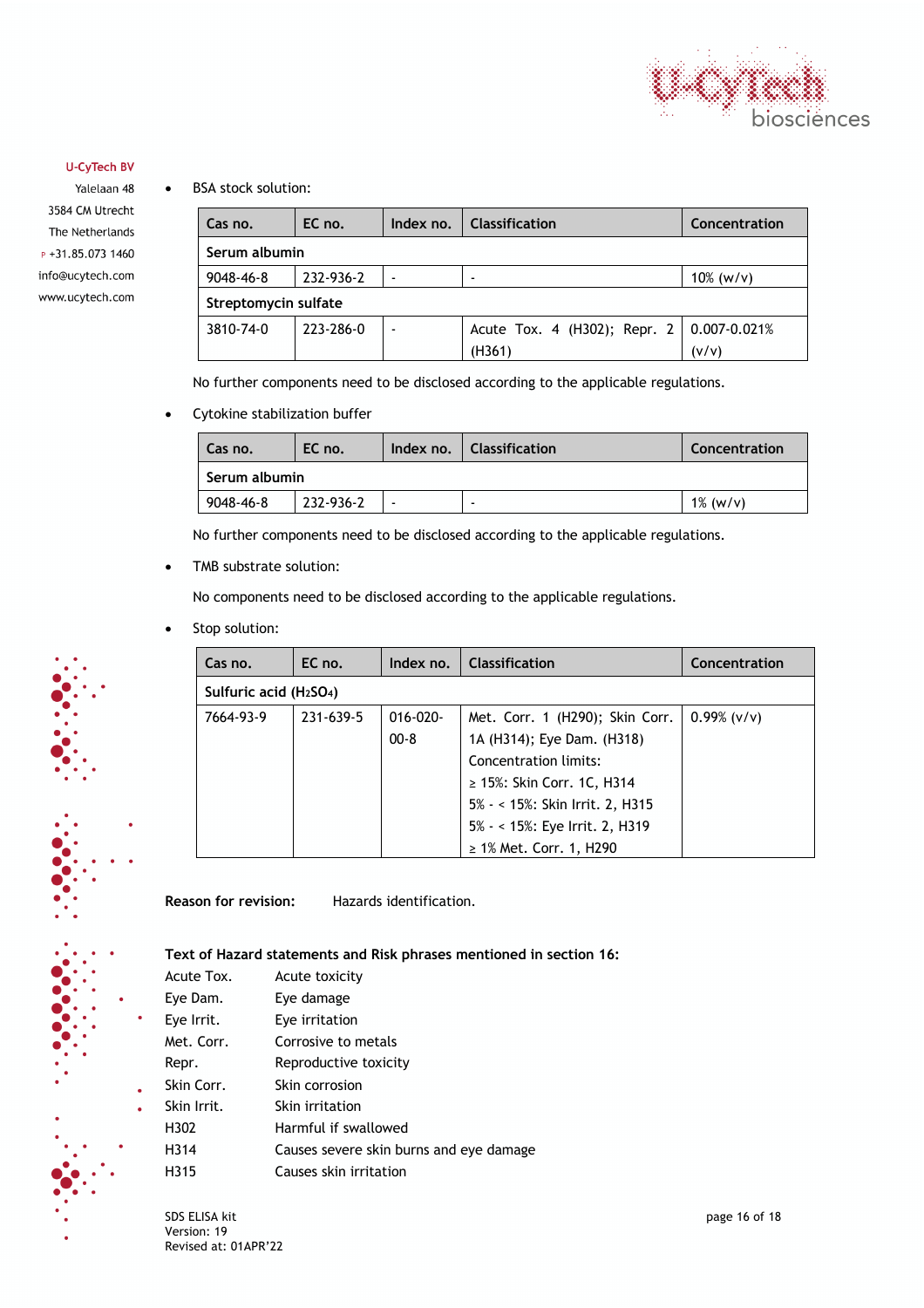

Yalelaan 48 3584 CM Utrecht The Netherlands  $P + 31.85.0731460$ info@ucytech.com www.ucytech.com

# H290 May be corrosive to metals

H318 Causes serious eye damage H319 Causes serious eye irritation

H361 Suspected of damaging fertility or the unborn child

#### **Abbreviations and acronyms:**

- ADN: European Agreement concerning the International Carriage of Dangerous Goods by Inland Waterways
- ADR: European Agreement concerning the International Carriage of Dangerous Goods by Road
- BSA: Bovine serum albumin
- CAS: Chemical Abstract Service
- CE: Conformité Européenne
- CEN: European Committee for Standardization
- CET: Central European Time
- CSB: Cytokine stabilization buffer
- EC: European Commission
- EC no: European Chemical number
- EQ: Excepted quantities
- EU: European Union
- IATA: International Air Transport Association
- IBC code: International Code for the Construction and Equipment of Ships carrying Dangerous Chemicals in bulk
- IMDG: International Maritime Dangerous Goods
- LD50: Lethal dose, 50%
- LQ: Limited quantities
- Marpol: Marine Pollution
- M-factor: multiplication factor
- NIOSH: National Institute for Occupational Safety & Health
- No: Number
	- NOS: Not otherwise specified
- PBS: Phosphate-buffered saline
- PBT: Persistent, bio-accumulative and toxic
- R&D: Research & Development
- REACH: Registration, Evaluation, Authorization and restriction of Chemicals
- RID: Regulations concerning the International Carriage of Dangerous Goods by Rail
- SDS: Safety data sheet
- TMB: 3,3',5,5'-Tetramethylbenzidine
- TWA: Time-weighted average
- UN: United Nations
- US: United States
- WGK: German Water Endangerment Class
- vPvB: Very persistent and very bio-accumulative

#### **Further information**

The information provided in this SDS is to the best of our knowledge and present information. The information is described as a guidance for safe handling and is not considered a warranty or quality specification. The information is only applicable to the described products and may not be

SDS ELISA kit page 17 of 18 Version: 19 Revised at: 01APR'22